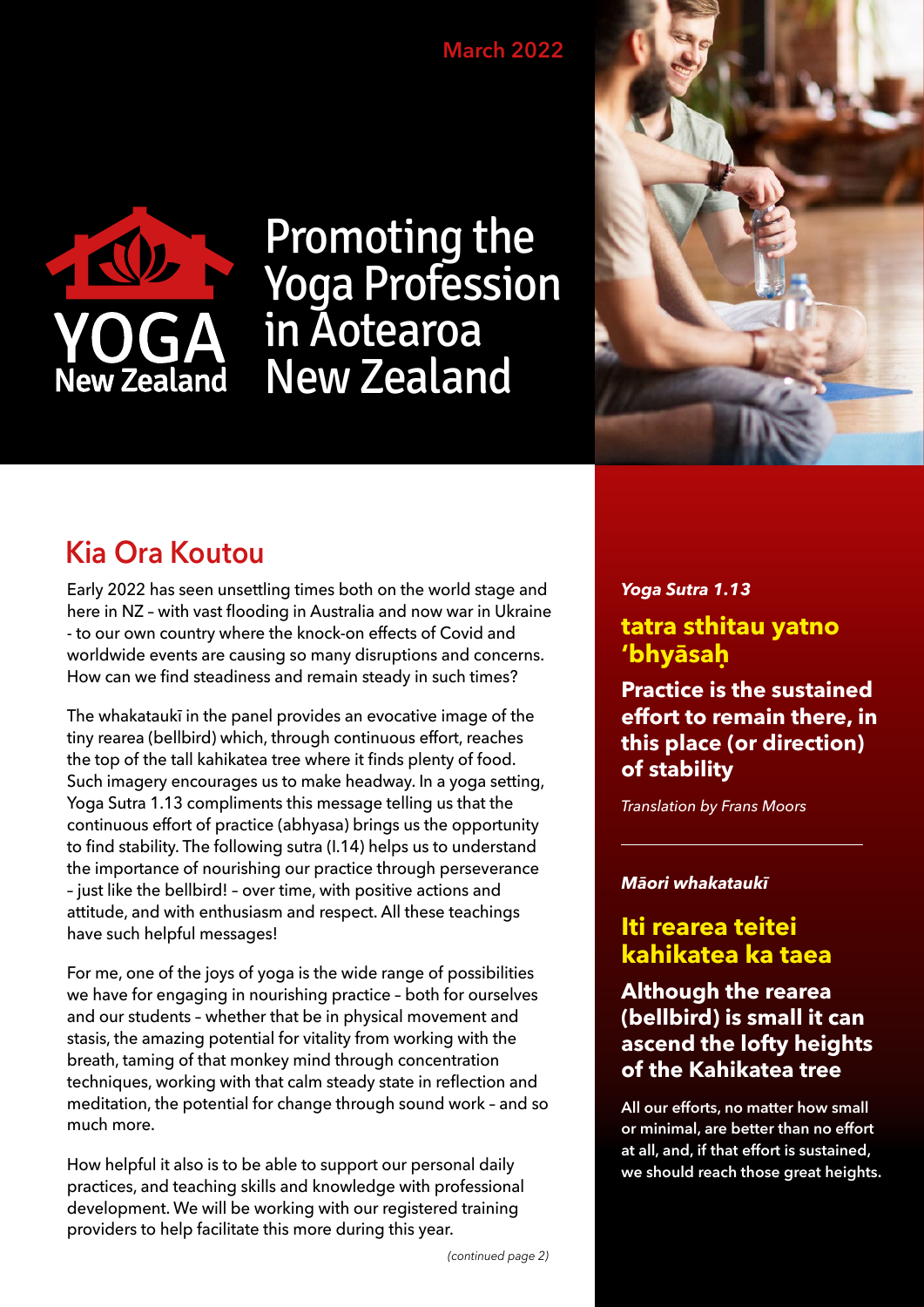Our Yoga NZ members' sanga support in 2022 begins with our zoom meeting on 16th March, 4pm - 5pm – 'Breath: The first thing you do in life and the thing that everyone dies from failing to do?'' This will be presented by Chaitanya Deva. We do hope you are able to attend.

The 2022 Hauora Yoga Conference has been set for Sunday 6th November in Christchurch and we are considering ways in which some online attendance may be also possible. Do save the date in your diary! Expressions of interest for speakers are being sought – [click here](https://www.hauorayoga.org.nz/eoi/) to register your interest

Looking forward to seeing you in 2022 at one or more of our events – and I would be delighted, of course, to hear from you with comments and good ideas for the progress of our professional association.





# **Yoga New Zealand Council Progress Report**

Launching into a new year gives us the ability to consider priorities for Council activities in co-operation with our operations team in Christchurch. From Covid-led initiatives over the last couple of years we are now considering ways of updating our presence through working groups and proposed enhancements to the website.

The areas Council are hoping to focus on include: creating a Yoga Studio membership with appropriate benefits, new working groups for Yoga Therapy, Registered Teacher Training Providers, and Mentoring. It is an exciting time and the Council looks forward to updating you as the year progresses.

Offering gratitude for the contribution from the **five** council members: Chaitanya Deva, Heather Robinson, Leanne Davis, Dr Jane Hardcastle and Richard Beddie.